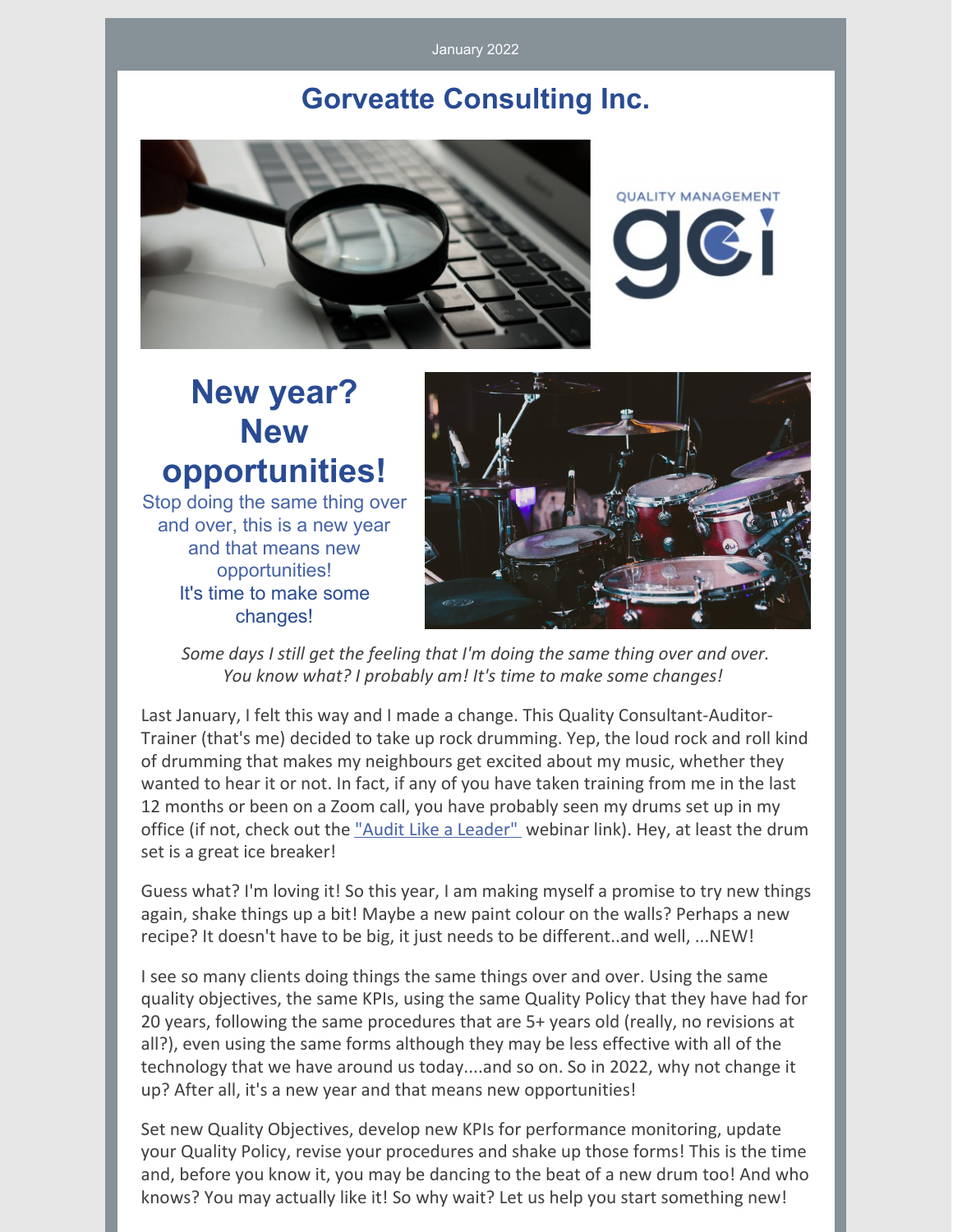Do you want to dance to the beat of a new drum? Book a free 30-minute [consultation](https://www.gorveatteconsulting.com/contact.html) HERE!



Gorveatte Consulting Inc.

**ISO 9001** 

**Internal** 

**Auditor** 

Workshop

Prebook your next training class to save your space.

Did you know we only take 6 participants per class? We take participants on a waiting list for the next training session so you won't miss out. Why such a small class? That's easy: so there can be more learning and that means more fun! Add your new auditor to our list. NEW CLASS! March 2022! Training that is informative and enjoyable? No way! WAY!

Click HERE to go to our [TRAINING](https://www.gorveatteconsulting.com/training.html) page & register for the March 2022 session

### **Awareness Training? Yep, we do that!** It's Audit Time, do your employees know what to do?

When an auditor (internal or external) is at your site, remember they are there to verify the conformity of the management system. That means they will interview your employees and request to see objective evidence that the organization is following the quality management system documentation and the requirements outlined in the ISO 9001 International Standard. They may ask questions like:

- Describe what you're doing here? Describe the process of fulfilling an order?
- Show me where you have authorized the shipping order?
- What would you do if there is a day when that person is away?
- What would happen if the customer's product was damaged?

These are all good open-ended, hypothetical and demonstrative questions that create an audit trail for the auditors. If your employees are not used to being audited, they could become anxious when facing an auditor. It is important that you inform your staff about an upcoming audit and be clear on how to respond to an auditor:

- Remind your employees to have all of your quality records readily retrievable/ accessible as much as possible
- Ensure your employees know their responsibilities and know when to refer the auditor to another individual (they may not have all of the information and may wish to forward the auditor to the person responsible for the area)
- Make sure your employees are committed to the audit (so they don't rush the auditor, i.e., no phone calls, etc.)
- Employees should try and keep answers simple, clear, and concise and they should never make up a story
- Most importantly, it's important to remember to have fun!

An ISO 9001 audit is a chance to shine and show off all of the good things that are happening in your organization! Let's celebrate!

Do your employees need some All Employee [Awareness](https://www.gorveatteconsulting.com/contact.html) Training? We do that!